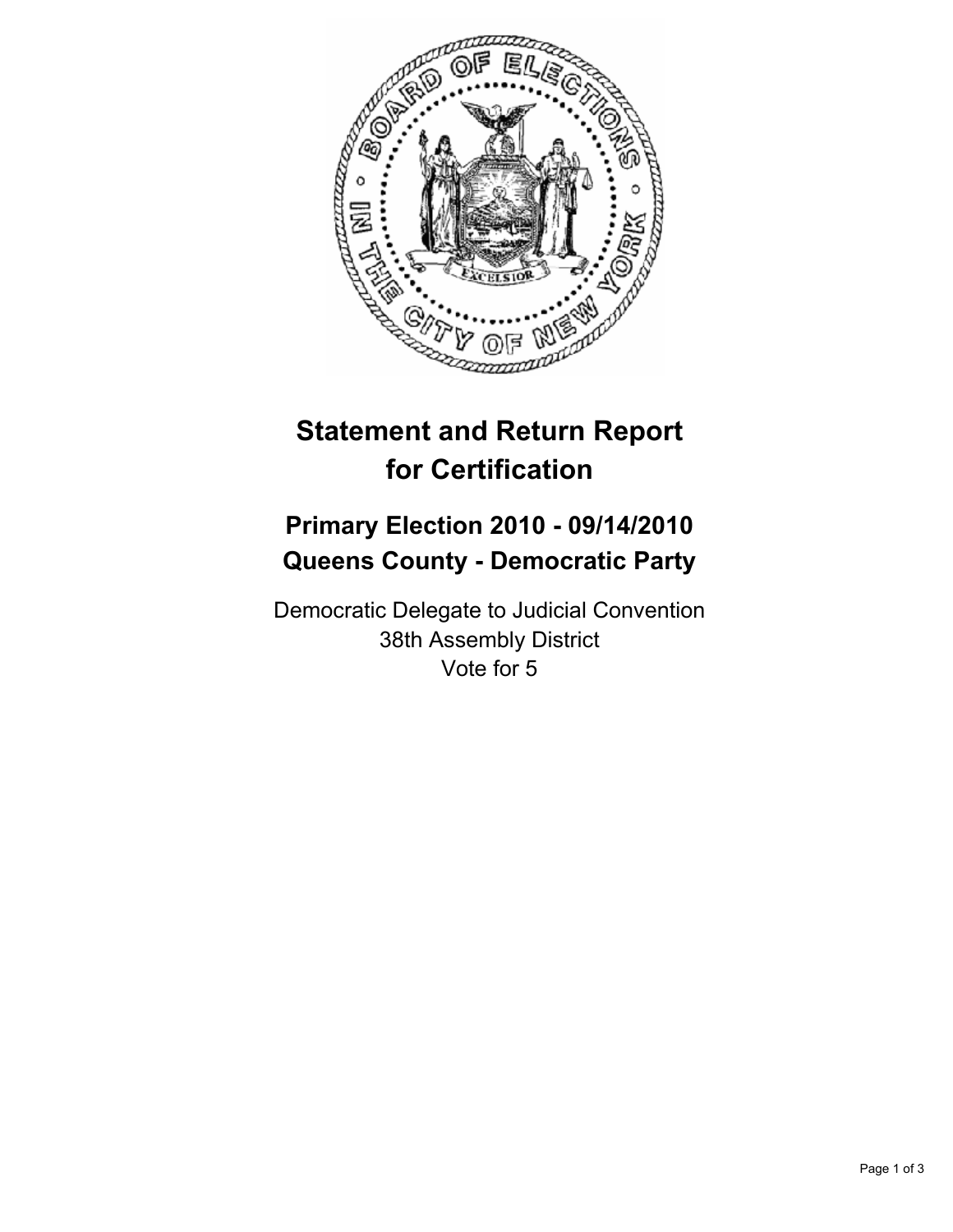

## **Assembly District 38**

| <b>PUBLIC COUNTER</b>             | 2,648 |
|-----------------------------------|-------|
| <b>EMERGENCY</b>                  | 0     |
| <b>ABSENTEE/MILITARY</b>          | 57    |
| <b>AFFIDAVIT</b>                  | 19    |
| <b>FRANK A KOTNIK JR.</b>         | 644   |
| <b>ELEANOR ERRANTE</b>            | 865   |
| <b>FRANCIS P DUNNE</b>            | 759   |
| ELIZABETH S CROWLEY               | 1,389 |
| ALBERT BALDEO                     | 825   |
| <b>JAY A VANDEVEN</b>             | 494   |
| <b>GURCHARAN S BARING</b>         | 249   |
| <b>LAWRENCE MERSON</b>            | 377   |
| <b>SARA M MAGGIO</b>              | 795   |
| ROBERT B DEUTSCH                  | 475   |
| ANTHONY ZALAK (WRITE-IN)          | 1     |
| <b>GORDON BERNETTE (WRITE-IN)</b> | 1     |
| JOSEPH ADDABBO (WRITE-IN)         | 1     |
| JOSEPH SCHMIDT (WRITE-IN)         | 1     |
| SARA M. MARIO (WRITE-IN)          | 1     |
| SEAMUS MOLONEY (WRITE-IN)         | 1     |
| THOMAS CURRY (WRITE-IN)           | 1     |
| <b>Total Votes</b>                | 6,879 |